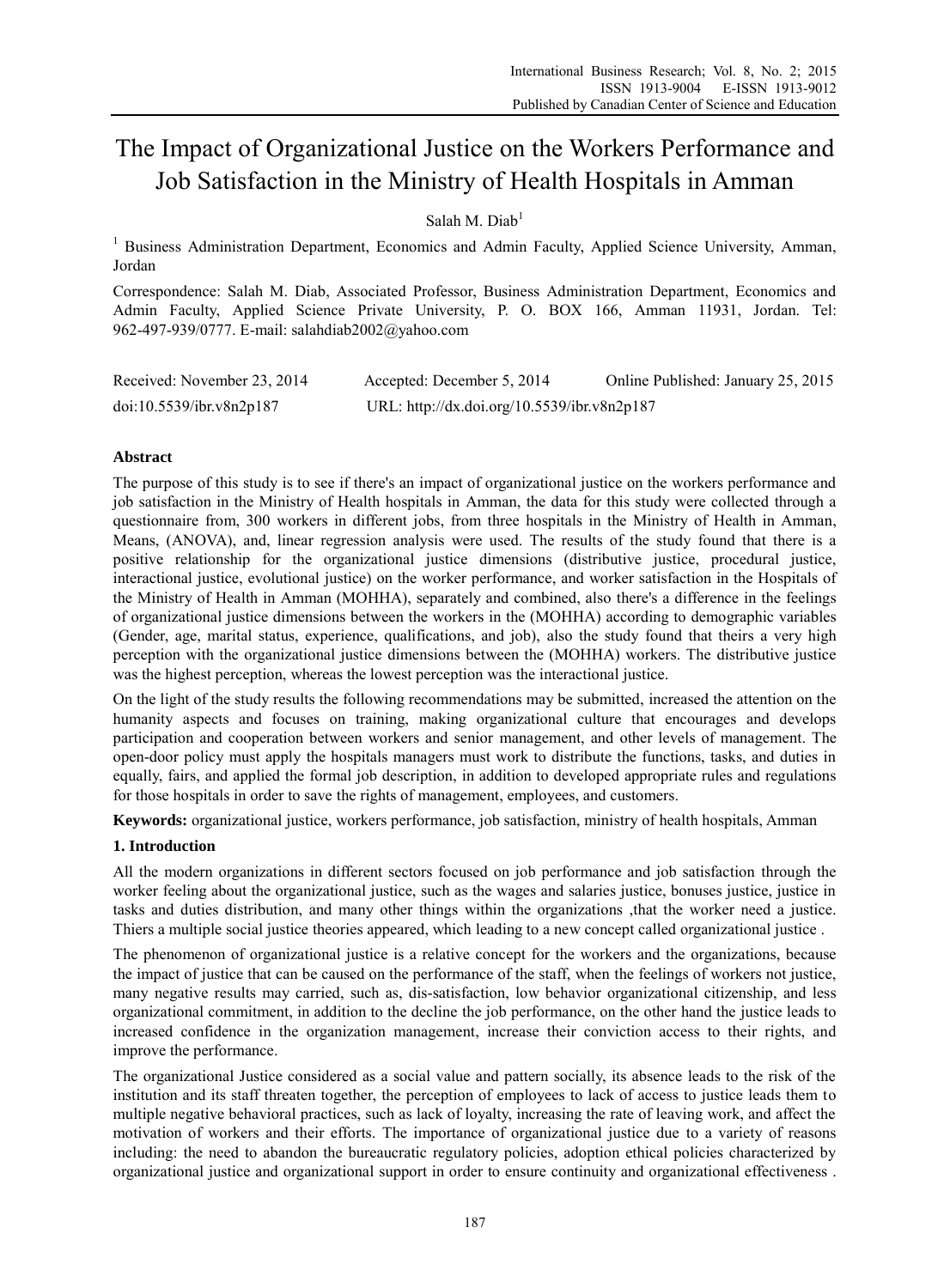The reality of the literature and research, especially in the Arab world, dos not focused on the subject of organizational justice, many of the Arab Studies have demonstrated the presence of several concentrated on the government Arab sectors resulting from the decline in the level of a sense of organizational justice.

This study came to shed light on the impact of organizational justice on performance and job satisfaction for workers in the Ministry of Health hospitals in Amman, in addition to shed light on the extent of the presence of a certain level of organizational justice in the Ministry of Health hospitals in Amman.

# **2. Literature Review**

The organizational justice concept goes back to the theory of justice when (Adam, 1964), assumed that the individuals compares and balancing between the rate of recourses they gets and obtained with the resources that obtained by others, (from the same resources), at that moment they feel with equity and justice, or not. Perceiving absence of justice may leads to increasing tensions, and negative impact at the organization, (Jbernerg, Baron, 2004).

The organizational justice means, giving every worker what it's worth, or it's the way that the managers used in dealing with the workers at the level of humanitarian and functional (Ishak, 2009). The organizational justice is also obtained as a result of workers perceptions to the integrity and objectivity of the measures in the value of the organization, which is also a degree of fairness and equity in the rights of the employees and their duties, which its explain the relationship between the individuals and the organization (Attaoa, 2003). Organizational justice is an important variable and influential in the administration, operations, and it's considered as a potential variable to affected on the efficiency of employees job performance in organizations, studies have indicated that the feelings of organizational justice generates a feeling with loyalty to the organization (Ball, Trevino, & Sim, 1994(.

# *2.1 Dimensions of Organizational Justice*

There are many studies that have focused on the dimensions of the organizational justice. In this study the researcher adopted on four, Dimensions of organizational justice, which adopted by the study of (Asaud, Ratb), those dimensions are: Distributive justice, procedural justice, interactional justice, and evolutional justice.

## 2.1.1 Distributive Justice

It is the equity in distribution the resources to the individuals, which it's consisted from justice of wages and bonuses, the organization's commitment to fulfill their obligations, as well as the trust between the high managers with their subordinates. Distributive justice is also equal the output obtained by the individuals as a result of their actions (Sall & Moore, 1993, p. 106).

#### 2.1.2 Procedural Justice

The degree in which the organization determined the rules, procedures, policies to be followed, and the cases that the worker must applied policies of the organizations. Procedural justice consists from, how to control decision-making and decision process; in addition to that .it is over the sense of working fairly procedures that were used in determining the output.

#### 2.1.3 Interactional Justice

It is the extent that the employee feel with the fairness of the transaction obtained when they apply some formalities, the transactional justice is dealing through sensitivity and personal interpretations or social accounting, (Rigookona, 2006) indicate that the interactive justice is an extension of justice procedural, which refers to the methods of disposal of the administration towards individuals and linked in a way managers deal with subordinates.

#### 2.1.4 Evolutional Justice

It is justice that include a specific processes , procedures, and systems allow ensuring that the rights of workers and the levels of their performance is evaluated fair, in addition to evaluation the wages and salaries in fair and equity.

#### *2.2 Job Satisfaction*

(Ashour) see that job satisfaction is a sentimental feelings carried by the individual toward work, these feelings can be negative or positive, Job satisfaction associated with continuity in the work or leaving the work. Job satisfaction may considered as a positive feeling as a result from the individuals good work, also the satisfaction produces as a result of perception of the individuals to what extent the work provides the things that the employee considers important for them, satisfaction reflected on the individual's behavior and his actions with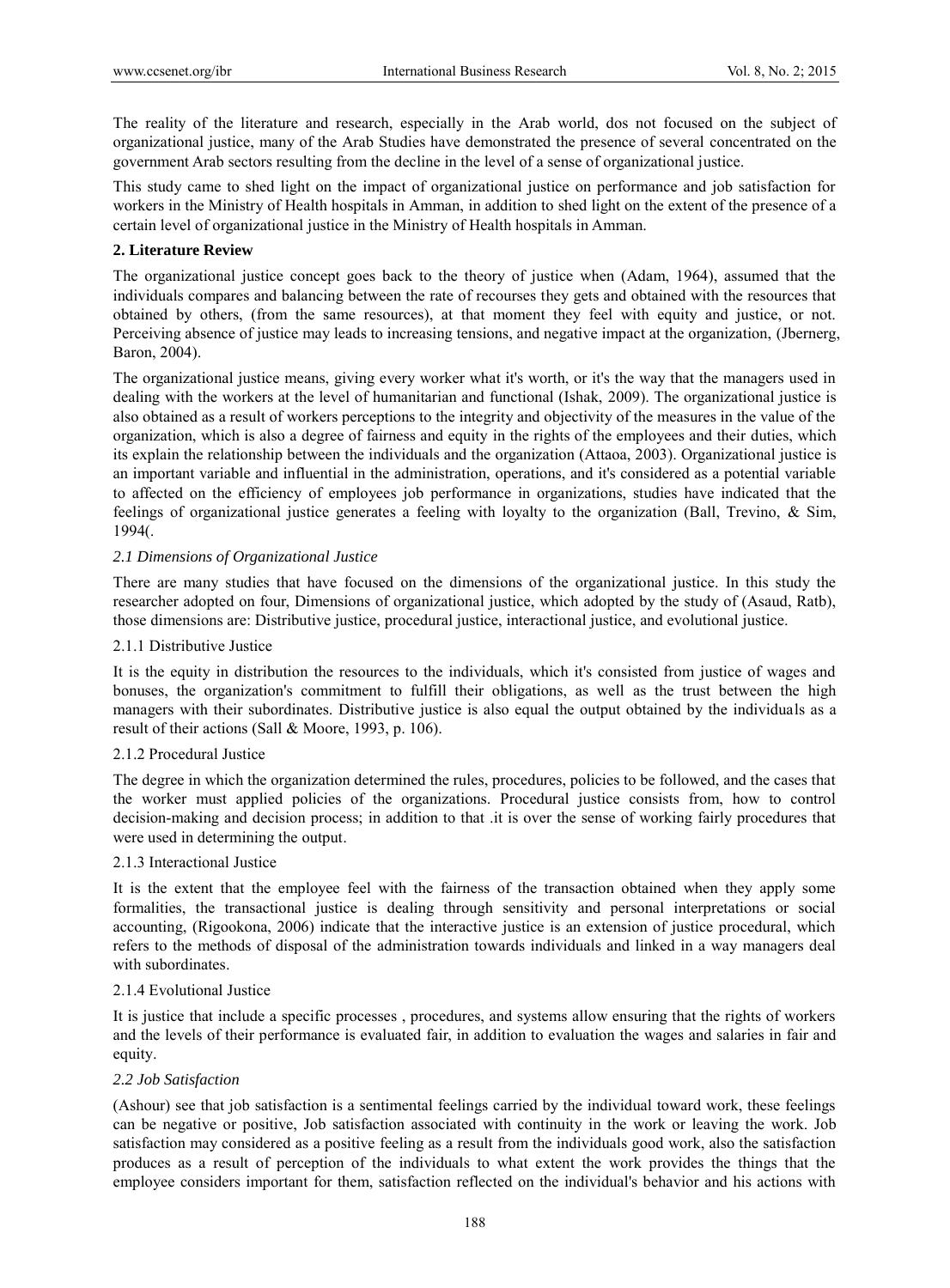his colleagues and subordinates (Shaker & Garallah, 2004).

Job satisfaction can be defined as happiness achieved by the employees work, this achieved degree of satisfaction of the needs of the individual. Satisfaction effects on such factors including: turnover, work-related injuries, productivity, and quality, in addition to other things.

## *2.3 Job Performance*

The performance can be considered as the output capability one hour work or the amount of output per worker during a specific time (Aldmrani, 1987). the performance also is the ratio between the quantity produced and the labor used in production of a certain amount (Suleiman, 1998), the performance has a certain character; quantity, quality ,and comprehensive.in addition to that, any individual performance reflected his ability and knowledge to achieve the goals associated with the currency, whatever the nature of the work (Shanawany, 2001). all services and productive organizations interested in performance because it is measure the efficiency and effectiveness of the organization as well as individuals and groups.

# **3. Previous Studies**

# *3.1 Study by (Alkhshali, 2004)*

The impact of organizational justice and personal characteristics on job satisfaction and performance: an empirical study in the Income Tax Department in Amman. the study aimed to identify the extent of sense of the working organizational justice and its impact on job satisfaction and performance in the income tax department in Amman, the study found a decrease in the workers feeling rate with the organizational justice, the rate of satisfaction in average were high, there is a positive relationship between organizational justice and job satisfaction and performance, the study recommended to reconsider wages and incentive systems .

# *3.2 Study by (Shatnawi, Nawaf, Aloqlah, Rima, 2013)*

Organizational justice at Yarmouk University and it relationship with performance and improving of faculty members. the study aimed to detect the level of organizational justice at yarmouk university and its relationship to the performance of faculty members, the study found that the degree of organizational justice was a medium, and the degree of performance was high, the recommendations of the study, is to reconsider the terms of vacations and academic load, in addition to improving the level of salaries and wages.

#### *3.3 Study by (Alwan, Qasim, 2007)*

The impact of organizational justice on the spread of administrative corruption Field Study-in Sirte, Libya, the study aimed to determine the effect of the absence of organizational justice on corruption among community workers in the city of Sirte-Libya, the study found that the effect of organizational justice dimensions on the spread of administrative corruption, the researcher recommended that the application of organizational justice in the selection and appointment, it's a must.

# *3.4 Study by (Obeidi, Nama, 2012)*

The impact of organizational justice, and its relationship with organizational commitments-an empirical Study on the Ministry of Higher Education and Scientific Research –Iraq. The study found a strong relation between the organizational justice and the dimensions of organizational commitment. The most important recommendations were the need to provide a regulatory climate of justice in addition to a review of policies and procedures in the ministry.

#### *3.5 Study by (AL- Saud, Rateb, and Sultan, Susan, 2009)*

The degree of organizational justice among the heads of academic departments in the official Jordanian universities and their relationship allegiance organizational faculty members, study aimed to identify the level of organizational justice to the heads of academic departments in the official Jordanian universities, The study found that the level of organizational justice among the heads of academic departments were high, as well as organizational loyalty. The study recommended the need to create standards and the adoption of a clear and increasing attention with members of the faculty .

#### *3.6 Study by (Muheisen, 2004)*

The extant of the employee satisfaction in the relief agency in Gaza about satisfaction on compensation and incentive systems, it's aimed to identify the job satisfaction levels of employees in the agency in light of the use of compensation and multiple incentive systems and the factors involved in determining these levels. The study found the following results: a decline in the general level of job satisfaction about the compensation and incentives systems, and lack of suitable salary with the employee effort.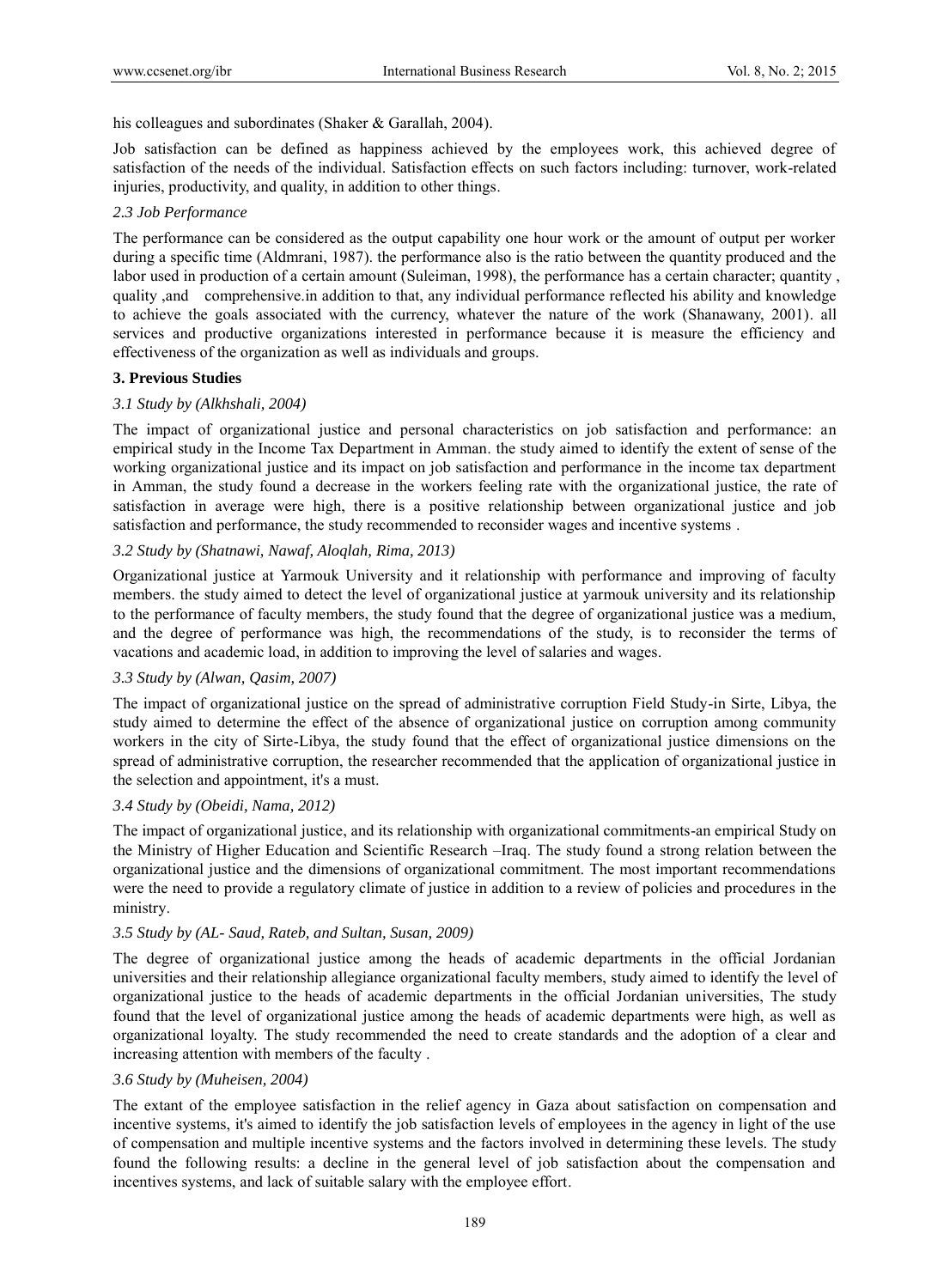# *3.7 Study by (Ryan, 2004)*

Determinants of the administrative perception of organizational commitment among subordinates, an empirical study at the University of Assiut workers, the study found that the existence of a positive correlation between the subordinate get some returns relationship (reward and promotion, participation and other boss), and emotional commitment to the organization.

# *3.8 Study by (Maharemah, 2000)*

The feeling of the Jordanian government employees in Karak and Tafila about organizational justice, The study found that theirs low level of feeling between the staff about the organizational justice, defect in the regulatory policy for government departments and the absence of a special internal system formalities, and existence differences in the level of feeling between staff about organizational justice related to demographic variables; gender, qualifications, experience, and age .

# *3.9 Study by (Ajmi, 1998)*

The Analysis of the relationship between organizational loyalty and the workers feelings with organizational justice, the study found that theirs a low feeling with procedural justice, all the workers have a feeling of inequity in the application of laws and administrative decisions, as well as the low feeling in distributive justice.

# *3.10 Study by (Naihov, and Moorman, 1993)*

Justice as a mediator of the relationship between methods of control and organizational behavior citizenship, it's aimed to recognize the role of organizational justice in the relationship between the control methods and organizational commitment. The study found a strong positive relationship and spirits between organizational commitment and organizational justice .

# *3.11 Study by (Moorman, 1991)*

The relationship between organizational justice and organizational citizenship behaviors, the study aimed to investigate the effect of a feeling of organizational justice workers on job behavior and organizational commitment. The study found that there is a strong positive correlation between the feeling of justice and organizational staff loyalty organizational relationship.

# **4. Study Objectives**

This study aims to achieve the following:

- To identify the impact of organizational justice on the workers performance and job satisfaction in the Ministry of Health hospitals in Amman, (MOHHA).
- Identify the feeling level with the organizational justice among the hospitals employees in (MOHHA).
- Identify the extent of the impact of the employee demographic variables (age, qualifications, gender, experience, marital status, and job) on the organizational justice at the Jordanian (MOHHA).
- Make appropriate recommendations in the light of the results of this study that could help the decisionmakers.

#### **5. Research Problem**

The Problem of this study Summarized in a range of questions, which are:

- Is there an impact of organizational justice on the workers performance and job satisfaction in the Ministry of Health hospitals in Amman?
- What is the organizational justice feeling among the hospitals employees in the Jordanian Ministry of Health in Amman?
- $\bullet$  Is there different in perception with the dimensions of organizational justice among the hospitals employees in the Jordanian Ministry of Health in Amman?
- $\bullet$  What is the impact level of the employee demographic variables (age, qualifications, gender, experience, marital status, and job) on the organizational justice at the Jordanian (MOHHA)?

# **6. Research Framework and Research Hypothesis**

#### *6.1 Research Framework*

The proposed framework for this research is illustrated in Figure 1. The framework shows the impact of Organizational justice Dimensions: (Distributive justice, Procedural justice, Interactional justice, and Evolutional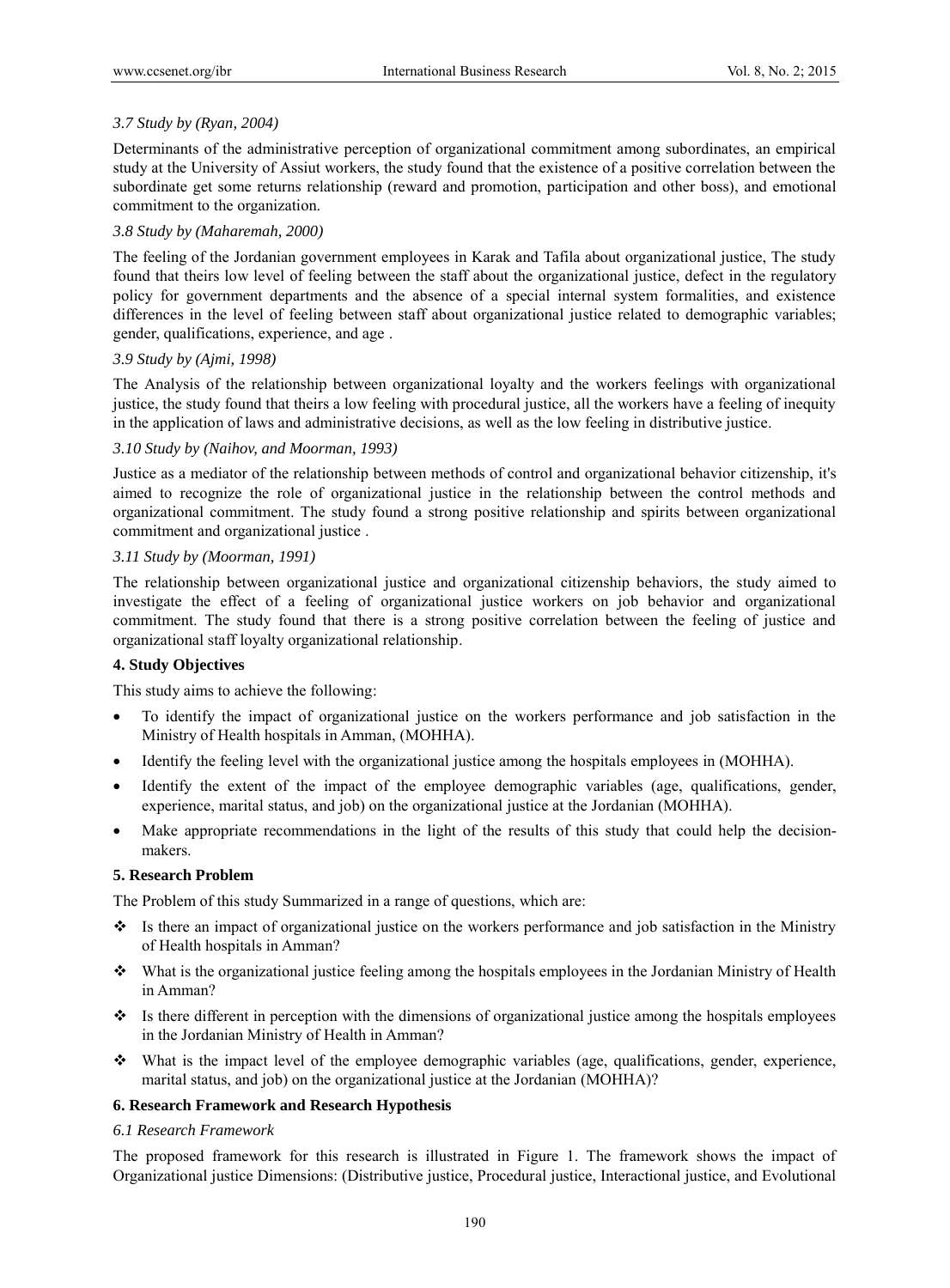justice) on the Job performance, and job satisfaction, according to the Demographic variables



Figure 1. Research framework

Sources: Alkhhali, Shaker; AL-saud, Ratb; Sultan, Suzan; and al-Obeidi, Nama.

#### *6.2 Study Hypothesis*

The study hypothesis consisted of four major hypotheses, as follows:

H01: There is no statistically significant effect of the organizational justice dimensions (distributive justice, procedural justice, interactional justice, evolutional justice) on the worker performance in the Ministry of Health Hospitals in Amman (MOHHA)

H011: There is no statistically significant effect of the distributive justice on the worker performance in the (MOHHA).

H012: There is no statistically significant effect of the procedural justice on the worker performance in the (MOHHA).

H013: There is no statistically significant effect of the interactional justice on the worker performance in the (MOHHA).

H014: There is no statistically significant effect of the evolutional justice on the worker performance in the (MOHHA).

H02: There is no statistically significant effect of the organizational justice dimensions (distributive justice, procedural justice, interactional justice, evolutional justice) on the worker satisfaction in the Ministry of Health Hospitals in Amman (MOHHA).

H021: There is no statistically significant effect of the distributive justice on the worker satisfaction in the (MOHHA).

H022: There is no statistically significant effect of the procedural justice on the worker satisfaction in the (MOHHA).

H023: There is no statistically significant effect of the interactional justice on the worker satisfaction in the (MOHHA).

H024: There is no statistically significant effect of the evolutional justice on the worker satisfaction in the (HMOHA).

H03: There are no statistically significant differences in the feeling of organizational justice due to demographic variables (Gender, age, marital status, experience, qualifications, and job in the (MOHHA).

H04: There are no statistically significant differences between the (MOHHA) workers perception to the organizational justice dimensions.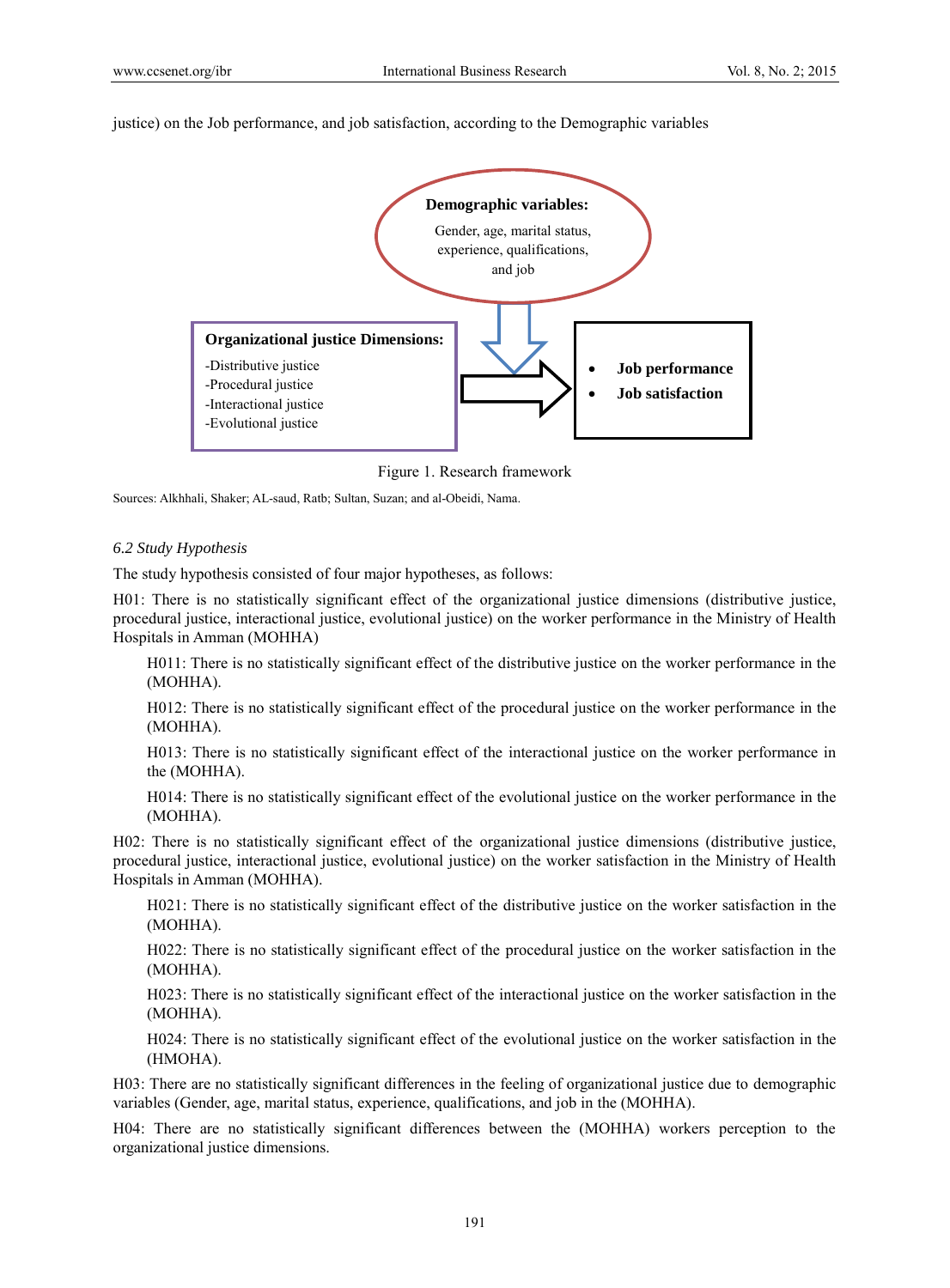# **7. Methods and Procedures**

## *7.1 Study's Methodology*

To build a theoretical framework through different sources of books and scientific journals, and the Internet, the preliminary data will be obtained through a questionnaire design consists of 35 clauses reflect the dependent and independent variables, in addition to demographic variables questions.

# *7.2 Study's Sample and Population*

Study's population consists from all the workers in the Hospitals of the Ministry of Health in Amman, the questionnaire distributed to the study sample 300 member from all jobs and levels of management. Taking in our consideration that there're three hospitals for the ministry of health in Amman, with around (5800) workers **(**according to M.O.H reports in different jobs), Al-Basher Hospital, Prince Hammza Hospital, AL-Totanjee Hospital.

# *7.3 Data Collection Methods*

Questionnaire the main instrument of this study, it was developed after reviewing previous studies in this field it consisted of 35 clauses reflect the dependent and independent variables, it was designed according to likart scale, with the answers (strongly disagree, disagree, don't know, agree, strongly agree,), given the weights (1, 2, 3, 4, 5). The higher the mean, indicates to higher degree of consent on the clause.

# *7.4 Internal Consistency*

Correlation coefficient was used Cronbach's alpha to get associated with the dimensions of organizational justice, job performance, and job satisfaction as well as the stability of the data were used to determine coefficient of honesty, the sincerity of the scale were the results according to the table 1, it's indicated a high value of Cronbach's Alpha reliability coefficient and a high value of Honesty Factor

| Table 1. The Cronbach's Alpha correlation coefficient for the stability of the data and coefficient of honesty |  |  |  |  |  |
|----------------------------------------------------------------------------------------------------------------|--|--|--|--|--|
|----------------------------------------------------------------------------------------------------------------|--|--|--|--|--|

| The scale              | <b>Cronbach's alpha Reliability coefficient</b> | <b>Honesty Factor</b> |
|------------------------|-------------------------------------------------|-----------------------|
| -Distributive justice  | 0.86                                            | 0.88                  |
| -Procedural justice    | 0.90                                            | 0.83                  |
| -Interactional justice | 0.89                                            | 0.87                  |
| -Evolutional justice   | 0.82                                            | 0.79                  |
| -Job performance       | 0.84                                            | 0.81                  |
| -Job satisfaction      | 0.87                                            | 0.84                  |

#### *7.5 Statistical Methods Used*

The following statistical methods used for statement attributes the study sample and examine hypotheses: frequencies, percentages for the distribution of the demographic characteristics of a statement of the study sample, Means, standard deviation, (ANOVA), and linear regression.

#### **8. Results and Testing Research Hypothesis**

Table 2 appears that 27% percent of the sample are nurses, and 25% percent are physicians ,the lowest 5% are financials, the higher percent 58% are male ,the greater percent 39% form those whom age between (31-40) years old, the lowest percent 3% whom age 61 years and above. It is also noticed that the higher percent 60% are married, 37% of the study sample have 6-10 years' experience, notes that 13% have 16 year experience and more, the higher percent 65% have Bachelor degree, and only 3% have PhDs.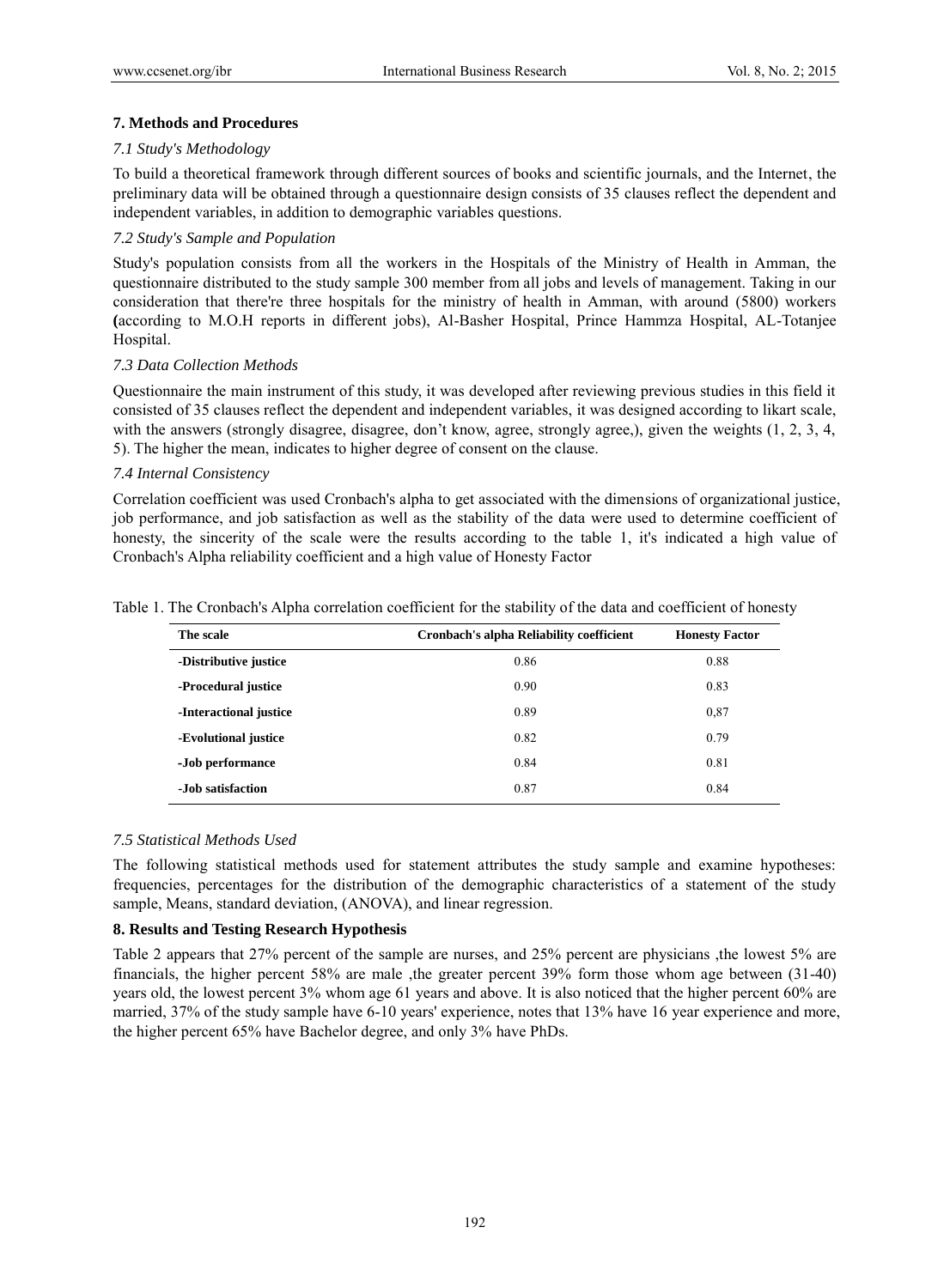| Demographic variables |                      | Sample no. (total) (300) | Percentage (100%) |  |
|-----------------------|----------------------|--------------------------|-------------------|--|
| <b>Jobs</b>           |                      |                          |                   |  |
|                       | physicians           | 75                       | 25%               |  |
|                       | Nurses               | 80                       | 27%               |  |
|                       | Administrators       | 30                       | 10%               |  |
|                       | Financials           | 15                       | $5\%$             |  |
|                       | Paramedical          | 55                       | 18%               |  |
|                       | Other technical jobs | 45                       | 15%               |  |
| <b>Gender</b>         |                      |                          |                   |  |
|                       | male                 | 175                      | $58\%$            |  |
|                       | Female               | 125                      | 42%               |  |
| Age                   |                      |                          |                   |  |
|                       | Less than 30 years   | 44                       | 15%               |  |
|                       | 31-40years           | 116                      | 39%               |  |
|                       | 41-50 years          | 76                       | 25%               |  |
|                       | 51-60 years          | 54                       | 18%               |  |
|                       | 61 years and above   | 10                       | 3%                |  |
| <b>Marital</b> status |                      |                          |                   |  |
|                       | Married              | 180                      | 60%               |  |
|                       | Single               | 112                      | 37%               |  |
|                       | Divorced / Widowed   | $\,8\,$                  | $3\%$             |  |
| <b>Experience</b>     |                      |                          |                   |  |
|                       | 1-5 Years            | 70                       | 23%               |  |
|                       | 6-10 Years           | 110                      | 37%               |  |
|                       | 11-15 year           | 82                       | 27%               |  |
|                       | 16 years and more    | 38                       | 13%               |  |
| <b>Qualification</b>  |                      |                          |                   |  |
|                       | Diploma and less     | 60                       | 20%               |  |
|                       | Bachelor             | 195                      | 65%               |  |
|                       | Master               | 35                       | 12%               |  |
|                       | PhDs                 | 10                       | $3\%$             |  |

|  | Table 2. General characteristics of the members of the study sample |  |  |  |
|--|---------------------------------------------------------------------|--|--|--|
|  |                                                                     |  |  |  |

Table 3 Appears that There is an effect of the organizational justice dimensions (distributive justice, procedural justice, interactional justice, evolutional justice) (combined) at satisfaction in the (MOHHA), where is R equal 0.673 with 0.001 significant, and  $R^2$  equal 0.461, which mean that the change in organizational justice dimensions (combined) lead to the change in the job satisfaction. To be sure from this result, the T accounted value 7.3 greater than the tabled value, which it confirmed to reject the null hypotheses and accepted the alternative major hypotheses, There is statistically significant effect of the organizational justice dimensions (distributive justice, procedural justice, interactional justice, evolutional justice) on the satisfaction in the (MOHHA). Also table 3 shows that there's an effect for each organizational justice dimensions separately on Satisfaction, with significant less than 0.05, the most effect decreasingly according to R results, Interactional justice 0.702, Evolutional justice 0.684, Distributive justice 0.592, and the lowest effect is Procedural justice 0.584. Which mean rejected all the first four minor null hypotheses, To be sure from this result, the T accounted value for all the separated dimensions are greater than the tabled value.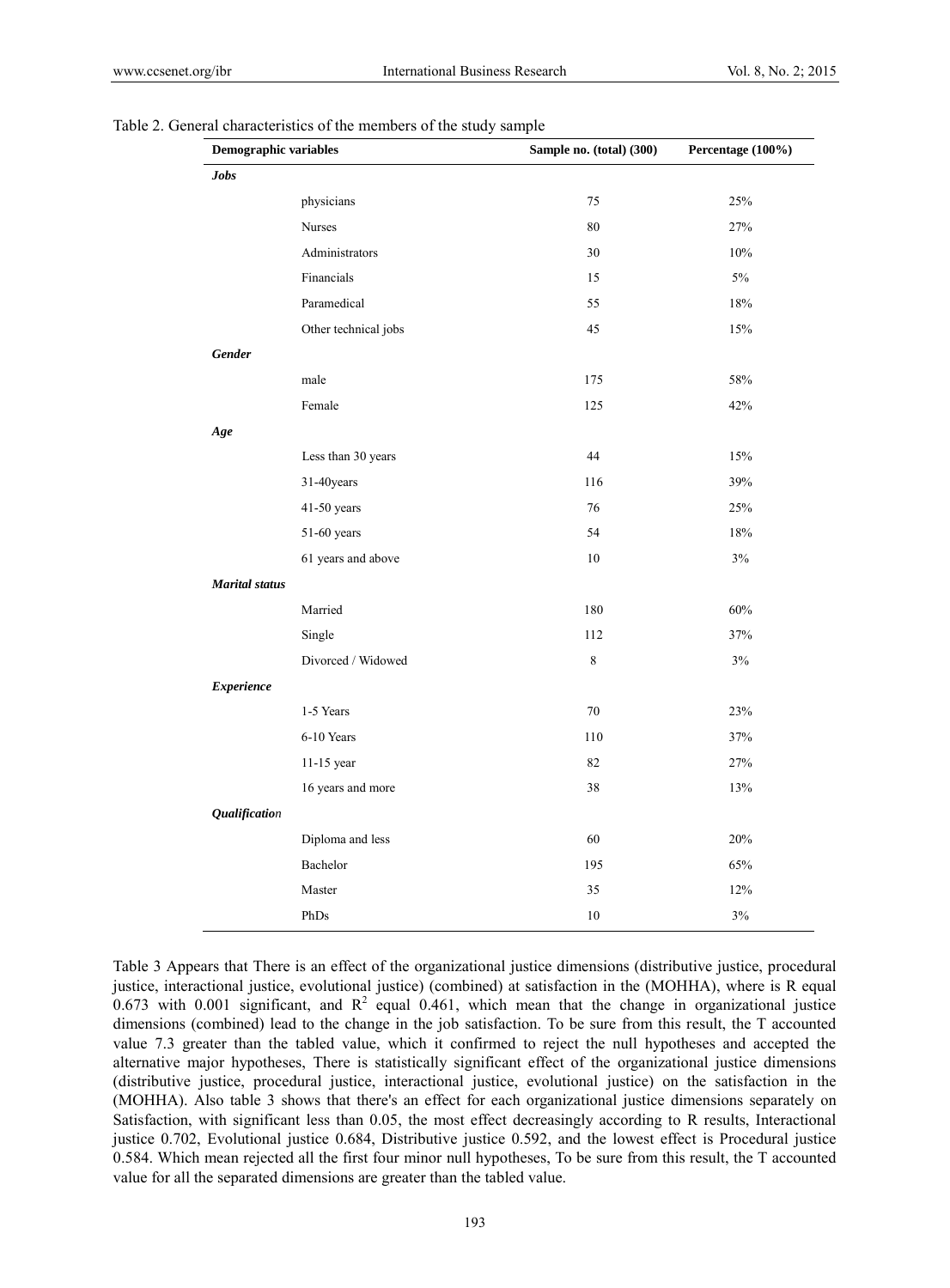| <b>Variables</b>                             | (R)   | B     | т     | Sig   |
|----------------------------------------------|-------|-------|-------|-------|
| Organizational justice dimensions (combined) | 0.673 | 0.580 | 7.3   | 0.001 |
| Distributive justice                         | 0.592 | 0.442 | 8.231 | 0.002 |
| <b>Procedural justice</b>                    | 0.584 | 0.390 | 6.743 | 0.000 |
| <b>Interactional justice</b>                 | 0.702 | 0.396 | 9.870 | 0.001 |
| <b>Evolutional justice</b>                   | 0.684 | 0.419 | 9.110 | 0.002 |

Table 3. The linear regression analysis for the impact of the organizational justice on satisfaction

*Note.*  $\mathbb{R}^2$  for Organizational justice dimensions (combined) equal 0.461.

Table 4 Appears that There is an effect of the organizational justice dimensions (distributive justice, procedural justice, interactional justice, evolutional justice) (combined) at the worker performance in the (MOHHA), where is R equal 0.721 with 0.000 significant, and  $R^2$  equal 0.424, which mean that the change in organizational justice dimensions (combined) lead to the change in the job performance. To be sure from this result, the T accounted value 6.89 greater than the tabled value, which it confirmed to reject the null hypotheses and accepted the alternative major hypotheses. There is statistically significant effect of the organizational justice dimensions (distributive justice, procedural justice, interactional justice, evolutional justice) on the worker performance in the (MOHHA). Also table 3 shows that there's an effect for each organizational justice dimensions separately on job performance, with significant less than 0.05, the most effect decreasingly according to R results, Interactional justice 0.722, Procedural justice 0.620, Distributive justice 0.533, and the lowest effect is Evolutional justice 0.519, which mean rejected all the second four minor null hypotheses, To be sure from this result, the T accounted value for all the separated dimensions are greater than the tabled value.

Table 4. The linear regression analysis for the impact of the organizational justice on performance

| <b>Variables</b>                             | R     | B     | т     | <b>Sig</b> |
|----------------------------------------------|-------|-------|-------|------------|
| Organizational justice dimensions (combined) | 0.721 | 0.608 | 6.89  | 0.000      |
| Distributive justice                         | 0.533 | 0.521 | 8.92  | 0.001      |
| <b>Procedural justice</b>                    | 0.620 | 0.410 | 9.640 | 0.000      |
| <b>Interactional justice</b>                 | 0.722 | 0.422 | 8.180 | 0.000      |
| <b>Evolutional justice</b>                   | 0.519 | 0.455 | 9.928 | 0.000      |

*Note.* R2 for Organizational justice dimensions (combined) equal 0.424.

Table 5 Shows the (ANOVA) analysis for feeling of organizational justice due to demographic variables separately; Jobs: F value 5.621 it is greater than the tabular value 2.63, with 0.003 sig, which mean there's a difference in feeling of organizational justice due to job. Gender; F value 4.321 it is greater than the tabular value 2.63, with 0.000 sig, which mean there's a differences in feeling of organizational justice due to gender. Age; F)value 3.868 it is greater than the tabular value 2.63, with 0.002 sig, which mean there's a differences in feeling of organizational justice due age. Marital status; F value 8.631 it is greater than the tabular value 2.63, with 0.000 sig, which mean there's a differences in feeling of organizational justice due to marital status.

Experience; F value 4.337 it is greater than the tabular value 2.63, with 0.002 sig, which mean there's a differences in feeling of organizational justice due to experience. Qualification; F value 7.642 it is greater than the tabular value 2.63, with 0.001 sig, which mean there's a differences in feeling of organizational justice due to qualification. According to F values the highest differences in feeling related to Marital status, Qualification, Jobs, Experience, Gender, and Age is the lowest.so we accepted the alternative hypothesis; There are statistically significant differences in the feeling of organizational justice due to demographic variables (Gender, age, marital status, experience, qualifications, and job) in the (MOHHA).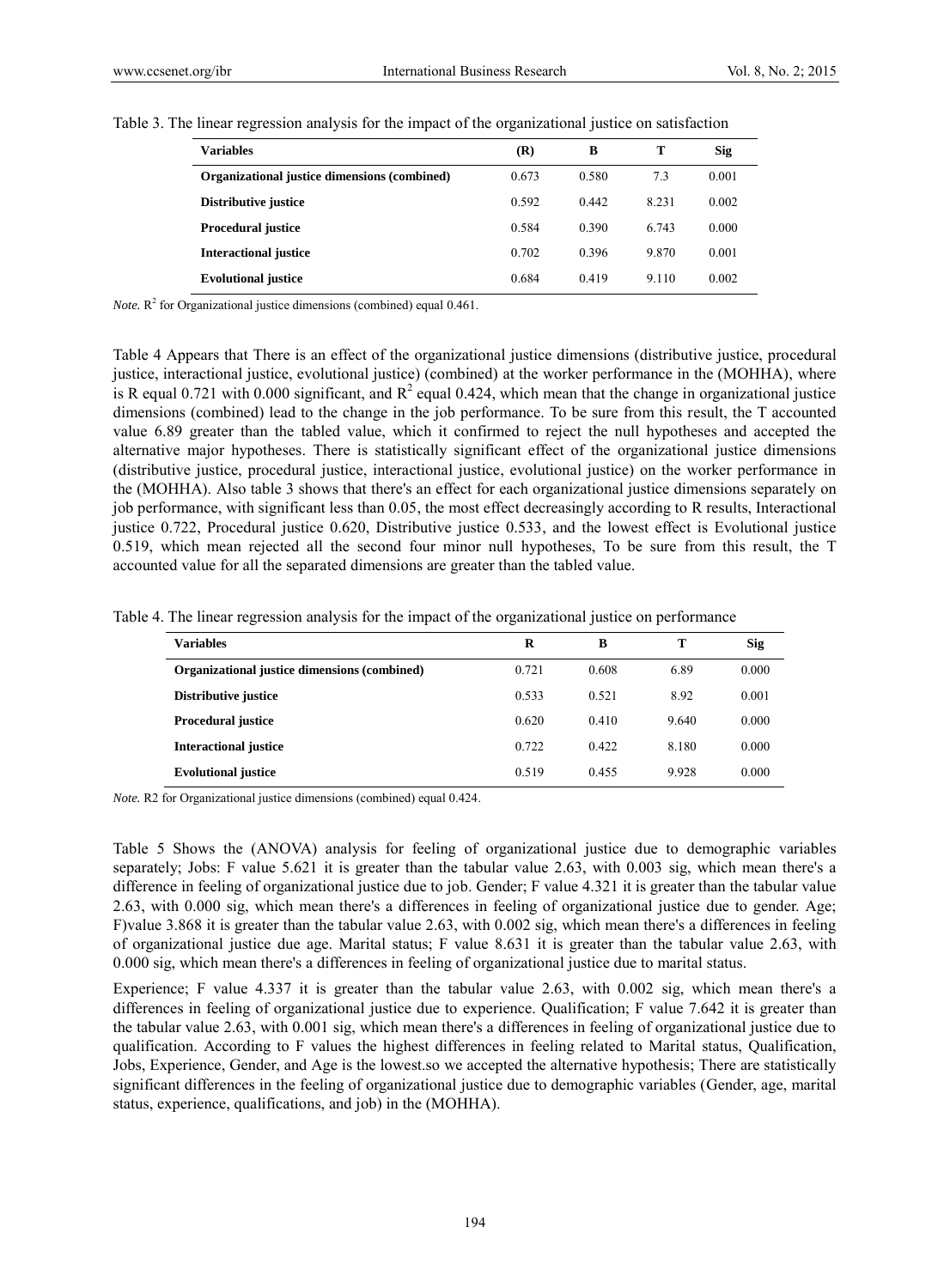| Demographic variables | Sum of squares | <b>Averages squares</b> | (F) value | Sig.  |
|-----------------------|----------------|-------------------------|-----------|-------|
| Jobs                  | 2.736          | 1.426                   | 5.621     | 0.003 |
| Gender                | 3.112          | 1.626                   | 4.321     | 0.000 |
| Age                   | 2.830          | 0.921                   | 3.868     | 0.002 |
| Marital<br>status     | 4.725          | 2.310                   | 8.631     | 0.000 |
| <b>Experience</b>     | 2.457          | 0.955                   | 4.337     | 0.002 |
| <b>Oualification</b>  | 4.725          | 1.577                   | 7.642     | 0.001 |

Table 5. The (ANOVA) analysis for the feeling of organizational justice due to demographic variables

\*freedom level (3).

Table 6 Shows the Mean and Standard deviation for the sample answered, which mean that the worker in (MOHHA) have a high perception about the organizational justice dimension, table 6 also shows the order of perception, distributive justice is the highest with Mean 4.1, the interactional justice is the lowest high with Mean 3.88. So we accepted the alternative hypothesis; there are statistically significant differences between the (MOHHA) workers perception to the organizational justice dimension.

| <b>Dimensions</b>            | Mean | <b>Standard deviation</b> | <b>Ordering and level</b> |
|------------------------------|------|---------------------------|---------------------------|
| Distributive justice         | 4.1  | 0.65                      | 1 high                    |
| <b>Procedural justice</b>    | 4.0  | 0.70                      | 2 high                    |
| <b>Interactional justice</b> | 3.88 | 0.62                      | 4 high                    |
| <b>Evolutional justice</b>   | 3.91 | 0.56                      | 3 high                    |
| Total                        | 3.94 | 0.60                      |                           |

Table 6. Mean and standard deviation for the sample answered

#### **9. Results of the Study and Recommendations**

#### *9.1 Results of This Study*

There is an effect and a positive relationship for the organizational justice dimensions (distributive justice, procedural justice, interactional justice, evolutional justice) on the worker performance in the Ministry of Health Hospitals in Amman (MOHHA), separately and combined. The results also showed that the transactional justice was more influential on job performance, followed by evolutional justice, and the least effect was procedural justice.

There is an effect and a positive relationship for the organizational justice dimensions (distributive justice, procedural justice, interactional justice, evolutional justice) on the worker satisfaction in the Ministry of Health Hospitals in Amman (MOHHA), separately and combined. The results also showed that the transactional justice was more influential on job satisfaction, followed by procedural justice, and the least effect was evolutional justice.

Theirs difference in the organizational justice dimensions (distributive justice, procedural justice, interactional justice, evolutional justice) feelings between the workers in the (MOHHA) due to demographic variables (Gender, age, marital status, experience, qualifications, and job).

Theirs a high perception with the organizational justice dimensions (distributive justice, procedural justice, interactional justice, evolutional justice) between the (MOHHA) workers. The distributive justice was the highest perception, followed by procedural justice, and the lowest perception is the interactional justice.

#### *9.2 Recommendations*

In light of the results of the study, the researcher reached the following recommendations:

1) Increase the attention of the Jordanian Ministry of Health hospital management on the humanity aspects and focuses on training.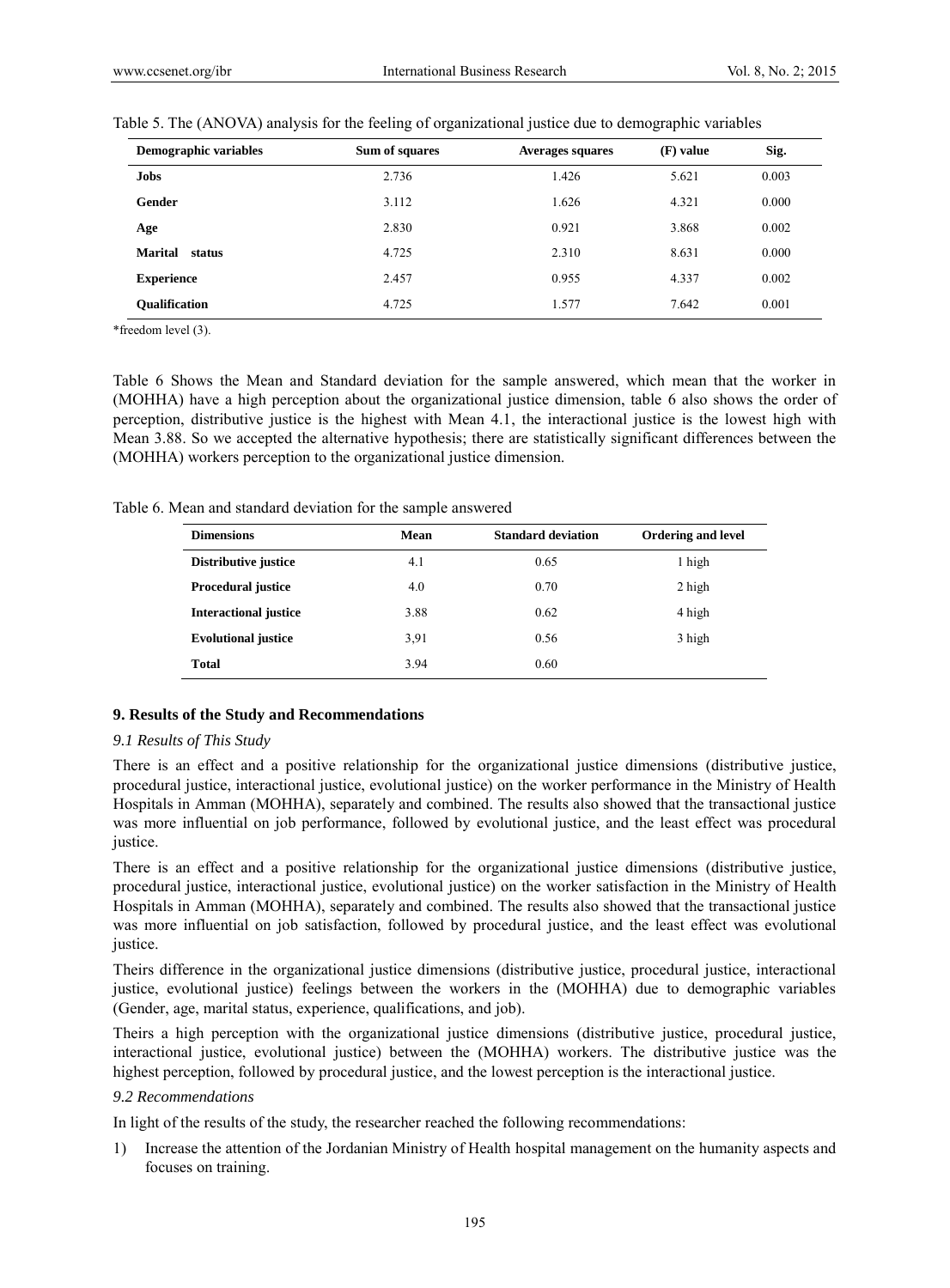- 2) The hospitals managers must made an organizational culture that encourages and develops participation and cooperation between senior management and other levels of management.
- 3) The open-door policy must apply, and complaints box in order to follow up the workers problems in order to apply the principles of organizational justice.
- 4) The hospital managers must work to distribute the functions, tasks, and duties in equity, fairs, and application the formal job descriptions.
- 5) Workshops and meetings must done to discuss the organizational justice dimensions and how to achieve the highest levels of organizational justice, and linked it with job performance and job satisfaction.
- 6) Develop appropriate rules and regulations for those hospitals in order to save the rights of management, employees, and customers.
- 7) Instill moral values among workers in the (MOHHA) in various ways and procedures.
- 8) Further studies on the organizational justice dimensions and linked it with other variables.

#### *9.3 Results Discussions*

The results of this study, consistent with the results of some other studies that dealt with this subject such as; (Jarallah & Shaker, 2004), (AL-Soud & Rateb, 2009), (Maharmey &Thamer, 2000) but this study shows high level of perceptions between the employee of (MOHHA) than other employees in the above studies. This study found that all organizational justice dimensions has a strongly effect on performance and satisfaction. The researcher thinks that this result may due to the large numbers of employees, and the nature of the work in the health sector.

#### **Acknowledgement**

The author is grateful to the Applied Science University, Amman, Jordan for the full financial support granted to this research project (Grant No.BI\704).

#### **References**

- Ajmi, R. (1998). Analysis the relationship between organizational loyalty and the workers feelings with organizational justice. *Administrative Magazine, 20*(72).
- AL-Saud, R., & Sultan, S. (2009). The degree of organizational justice among the heads of academic departments in the official Jordanian universities and their relationship allegiance organizational faculty members. *Damascus University Journal, 25*(1).
- Alkhshali, S. (2004). The impact of organizational justice and personal characteristics on job satisfaction and performance: A field study in the income tax department in Amman. *The Jordanian Journal of Applied Sciences, 7*(2), 1–15.
- Alwan, Q. (2007). The impact of organizational justice on the spread of administrative corruption field study in Sirte, Libya. *Journal of Economic Sciences, Management, 7*.
- Aquino, K. (1995). Relationships among pay inequity, perceptions of procedural justice, and organizational citizenship. *Employee Responsibilities and Rights Journal, 8*(1), 21–33. http://dx.doi.org/10.1007/BF02621253
- Awad, O., & Mohammed, A. (2003). *Analysis of the dimensions of organizational justice: An empirical study.* Cairo, Ain Shams University, Faculty of Commerce, Management Research magazine.
- Balkin, D. B., & Gomez-Mejia, L. R. (1990). Matching compensation and organizational strategies. *Strategic Management Journal*, (11), 153–169. http://dx.doi.org/10.1002/smj.4250110207
- Baron, R. A., & Green, B. J. (1990). *Behavior in organization understanding and managing the human side of work* (3rd ed.). New York: McGraw – hill book Co.
- Daft, R. I. (2003)*. Organization theory and design* (4th ed.). New York, USA: South-western publications Co.
- Dessler, G. (2008). *Human resource management* (11th ed.). USA: Pearson Prentice hall.
- Goldman, B. M. (2001). Toward and understanding of employment discrimination claiming: An integrating of organizational justice and social information processing theories. *Personnel Psychology, 54*. http://dx.doi.org/10.1111/j.1744-6570.2001.tb00096.x
- Greenberg, J. (1990). Organizational justice: Yesterday, today and tomorrow. *Journal of Management, 16*(8).